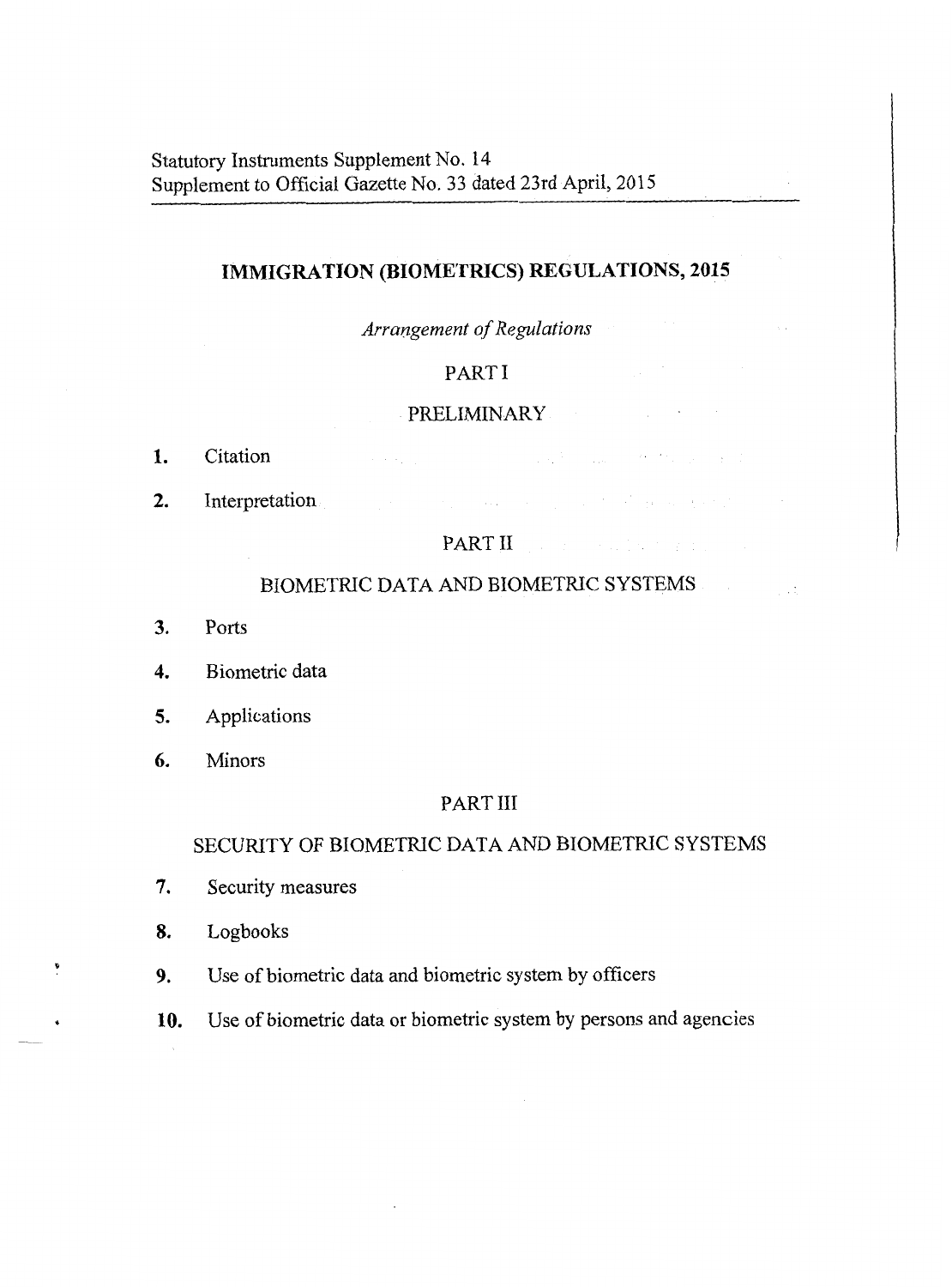- 11. Record of use of biometric data or biometric system by persons and agencies
- 12. Request to Minister
- 13. Refusal of request
- 14. Disclosure of information to persons and agencies
- 15. Transfer of biometric data to persons or agencies
- 16. Treatment of disclosed information and biometric data
- 17. Record of disclosed information
- 18. Record of transferred biometric data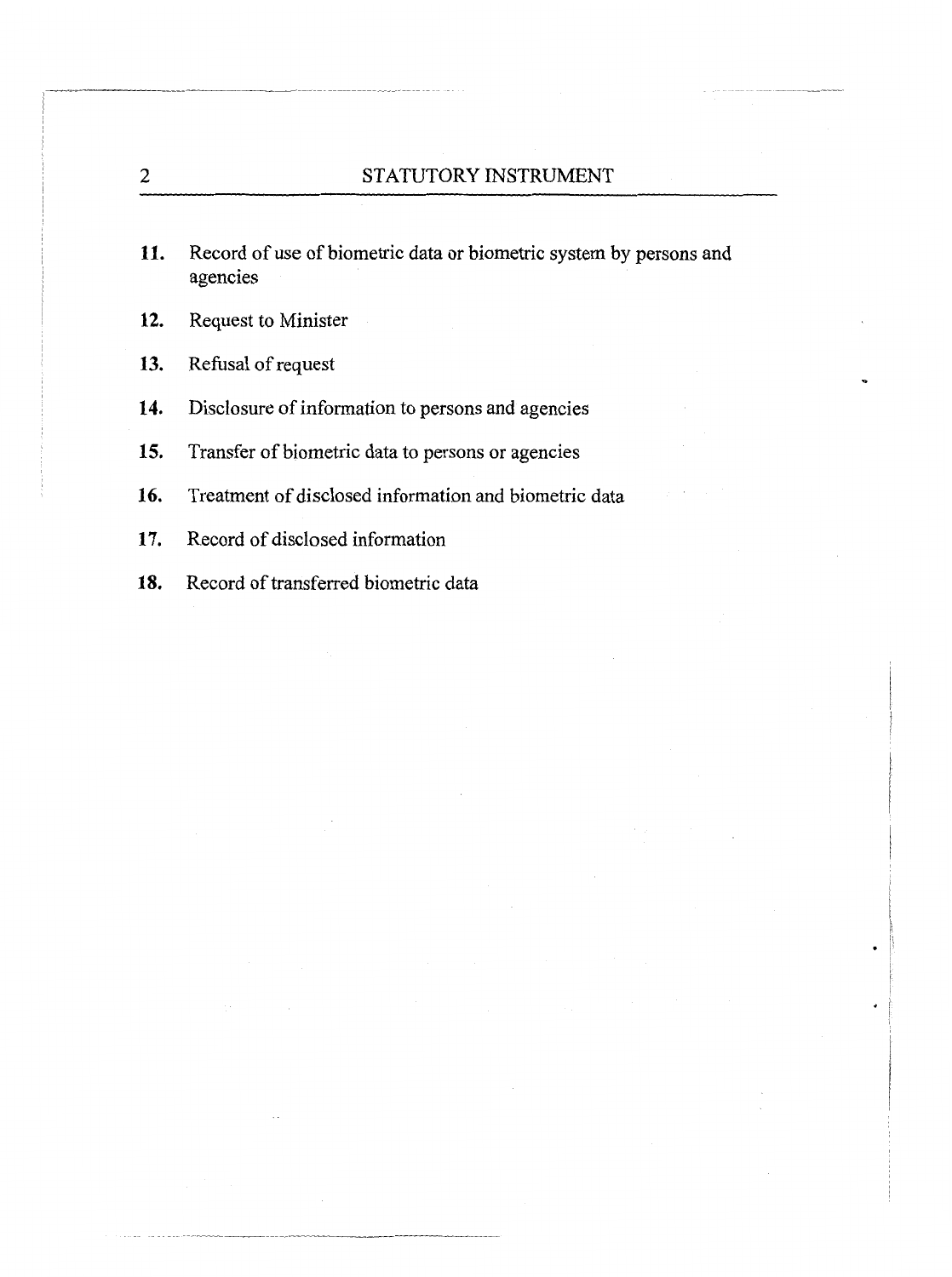#### **S.I. 2015 No. 18**

### Immigration Act

#### CAP. 190

### **IMMIGRATION (BIOMETRICS) REGULATIONS, 2015**

The Minister, in exercise of the powers conferred on him by sections 3 1 *(g)* and *3* **1** *(h)* of *the Immigration* Act, makes the following Regulations:

#### PART I

#### PRELIMINARY

#### **Citation**

**1.** These Regulations may be cited as the *Immigration (Biometries) Regulations, 2015.* 

#### **Interpretation**

**2.** For the purposes of these Regulations,

- "biometric data" includes data relating to a facial image, a fingerprint, the shape of a hand, the size of a palm, the length and width of a finger, voice recognition or a scan of the retina of a person;
- "biometric system" means a system utilised by the Immigration Department to obtain, retain, process, verify and identify biometric data;
- "CARICOM skilled national" means a community national who holds a qualification in accordance with the *First Schedule* to the *Caribbean Community, (Movement of Skilled Nationals}* Act, Cap. **186A;**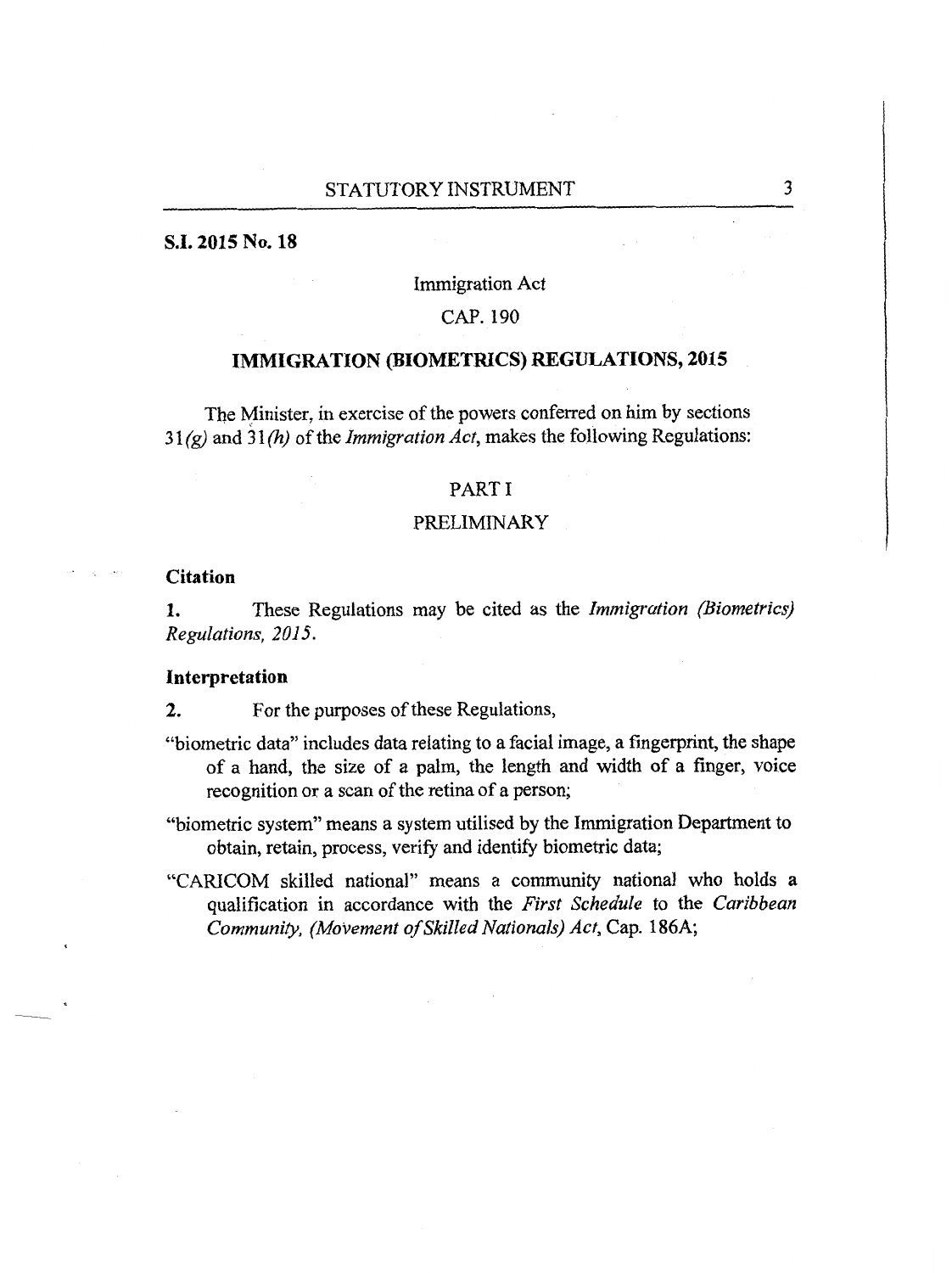$2.5 - 2.12 - 2.12$ 

"organisational measures" includes guidelines for

- (a) the operation and management of biometric data and biometric systems;
- (b) the access and security of biometric data and biometric systems; and
- (c) disaster recovery and business continuity management of biometric data and biometric systems;
- "port" means the port of entry and departure specified in the Immigration (Ports of Entry and Departure) Regulations, 2014 (S.I. 2014 No. 39);
- "special entry permit" means a permit which the Chief Immigration Officer grants to a non-national for the purposes of residing in Barbados for a period of up to 10 years or indefinitely, but the permit shall not confer on the nonnational the right to
	- (aj engage in employment unless specified by the Minister responsible for Immigration;
	- $(b)$  have the time granted, for the purpose of residing in Barbados, count towards automatically acquiring citizenship under section  $3A(1)(a)$  of the Constitution of Barbados;

"state agency" means the Customs Department or the Police Force;

"technical security measures" includes measures that

- (a) monitor, audit and test the
	- (i) authentication of biometric data;
	- (ii) biometric system and the network of the biometric system;
	- (iii) security of the biometric data, biometric system and the network of the biometric system;
- (b) regulate the access and control of biometric data and the biometric system;

"working day" does not include Saturday or Sunday.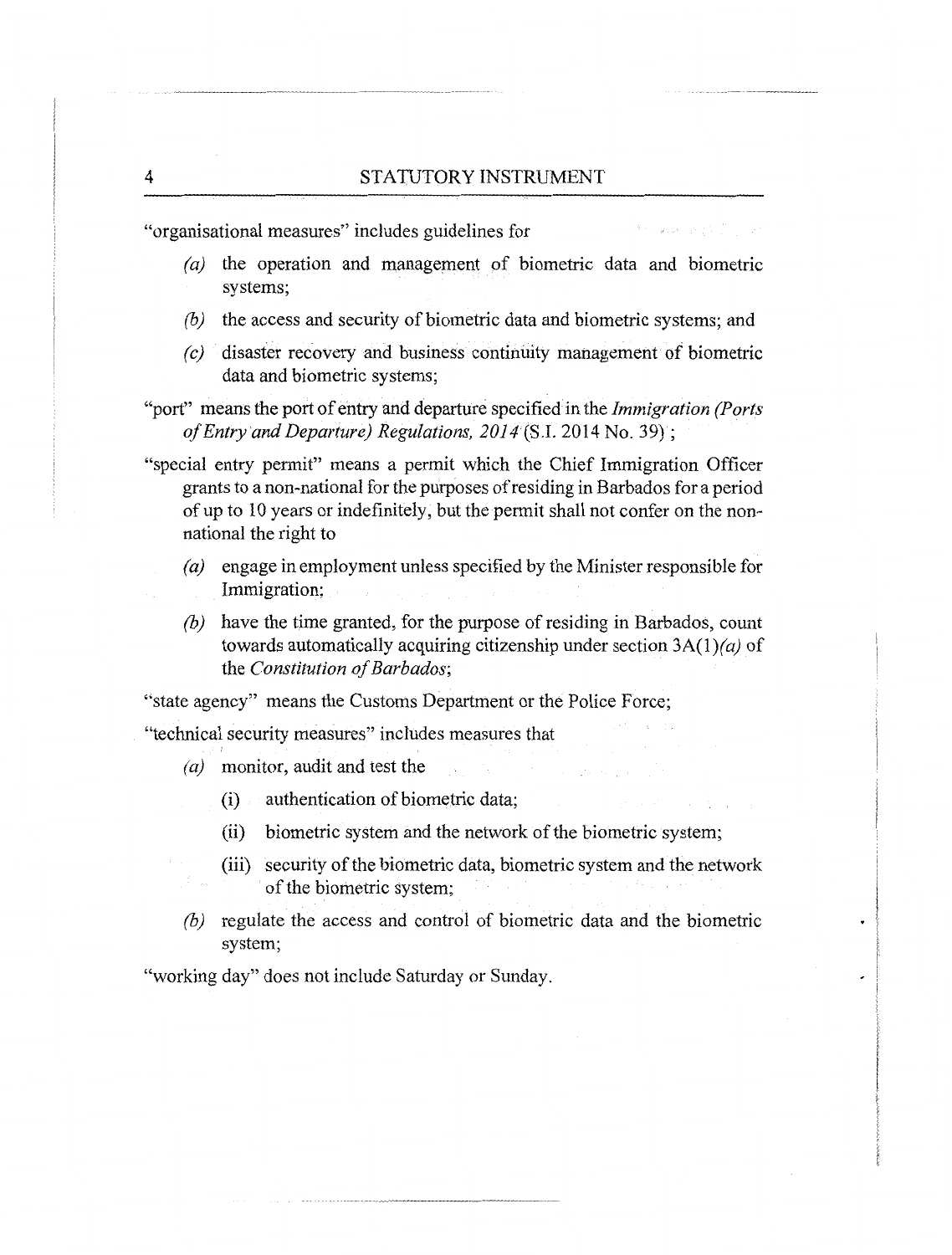### PART II

## BIOMETRIC DATA AND BIOMETRIC SYSTEMS

فعللته والمتواطن والمستنقل والمتعارف والمتواطن فلاستناء والمتعارف والمتعارف

 $\label{eq:2.1} \mathcal{L}_{\mathbf{A}}(\mathbf{x}) = \mathcal{L}_{\mathbf{A}}(\mathbf{x}) + \mathcal{L}_{\mathbf{A}}(\mathbf{x}) + \mathcal{L}_{\mathbf{A}}(\mathbf{x}) + \mathcal{L}_{\mathbf{A}}(\mathbf{x}) + \mathcal{L}_{\mathbf{A}}(\mathbf{x})$ 

**Ports** 

 $3(1)$  Where a person

- *(a)* seeks to enter or depart from a port; or
- (b) enters or departs from a port,

that person shall provide an immigration officer with biometric data through the use of a biometric system.

(2) The Chief Immigration Officer shall specify the type of biometric data that a person shall provide.

(3) Notwithstanding paragraph (2), where a person who

- *(a)* seeks to enter or depart from a port; or
- (b) enters or departs from a port,

is physically incapable of providing the type of biometric data that the Chief Immigration Officer specifies, the person shall permit the immigration officer to capture another type of biometric data, to scan his travel documents and to record the measurement of his height.

(4) Notwithstanding section 4 of the Act, a person shall not be permitted entry into Barbados unless that person complies with paragraph (1) or (3).

**(5)** Where a person who seeks to depart or departs a port fails to comply with paragraph (1) or (3), an immigration officer shall refuse to allow that person to re-enter Barbados where the person does not have legal status in Barbados.

(6) Where a person who

*(a)* submits documents to an immigration officer that state that that person has legal status in Barbados as a citizen or permanent resident; and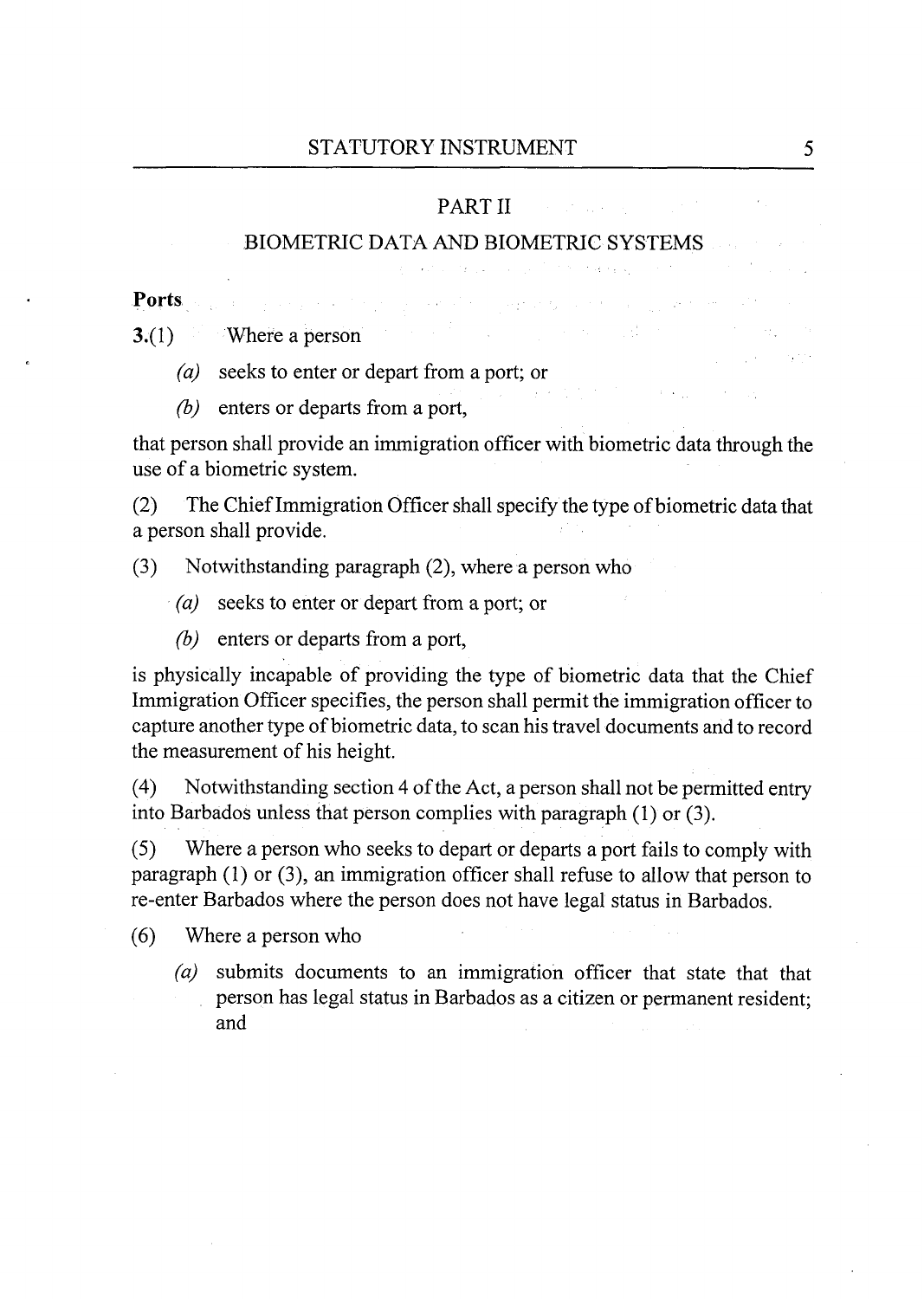### (b) seeks to depart a port,

fails to comply with paragraph (1) or (3), the immigration officer may refuse to allow that person to depart Barbados from any port.

(7) Where a person fails to comply with paragraph  $(1)$  or  $(3)$ , the immigration officer shall record the following information in the ports of entry and departure logbook:

- *(a)* the name and address of the person;
- (b) the age of the person;
- $\zeta$  the nationality of the person;
- (d) whether the person has legal status in Barbados and, where applicable, the category of status;
- *(e)* the passport number of the person;
- $f(t)$  the jurisdiction that issued the passport and the expiry date of the passport;
- (g) the date and time the person fails to comply with paragraph  $(1)$  or  $(3)$ ;
- *(h)* the name of the immigration officer who records the information in the ports of entry and departure logbook.

### **Biometric data**

**4.** An immigration officer shall utilise the biometric data that the Immigration Department obtains through the use of a biometric system for the purposes of

- *(a)* examining a person who
	- (i) seeks to enter or depart from a port; or
	- (ii) enters or departs from a port;
- *(b)* verifying the authenticity of documents required to be presented to the immigration officer; and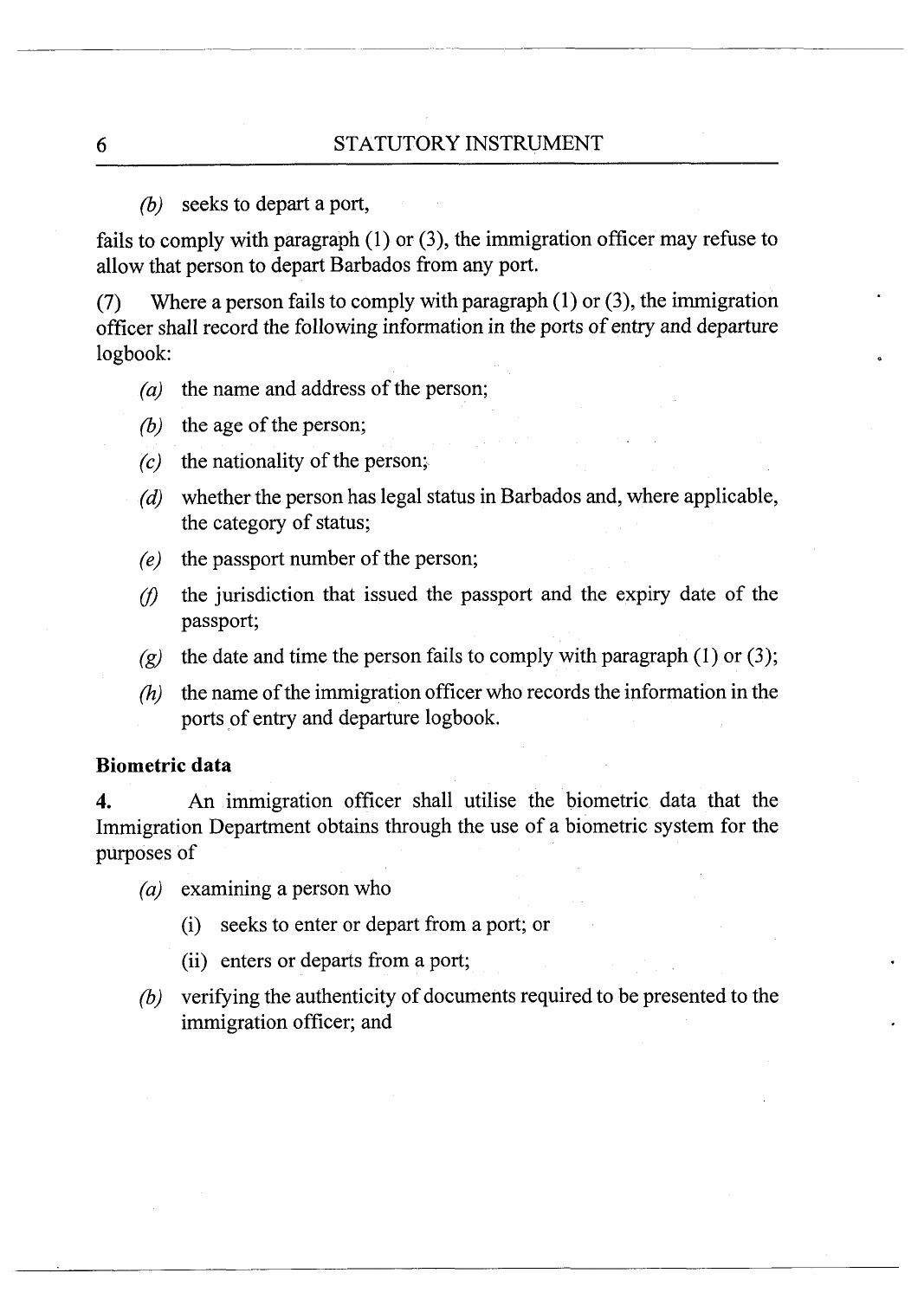$(c)$  verifying the identity of a person to whom the documents apply.

### **Applications**

Where a person makes an application to the Chief Immigration  $5(1)$ Officer

- $(a)$ for a passport;
- $(b)$ for status of citizenship;
- to be registered as a permanent resident;  $(c)$
- for permission to become an immigrant;  $(d)$
- for status of CARICOM skilled national in accordance with the  $(e)$ Treaty;
- for status for right of establishment in accordance with the Treaty;  $(f)$
- for provision of services in accordance with the Treaty;  $\left( g\right)$
- $(h)$ for a special entry permit;
- $(i)$ for a work permit;
- $(i)$ for permission to reside and work in Barbados;
- $(k)$ for a student visa;
- $\mathcal{U}$ for an extension of stay in Barbados,

that person shall provide an immigration officer with biometric data through the use of a biometric system.

(2) Where the Chief Immigration Officer approves an application submitted under sub-paragraph (1) and issues the relevant document to the person and the person loses, misplaces or damages the document, that person may apply to the Chief Immigration Officer to have the document replaced.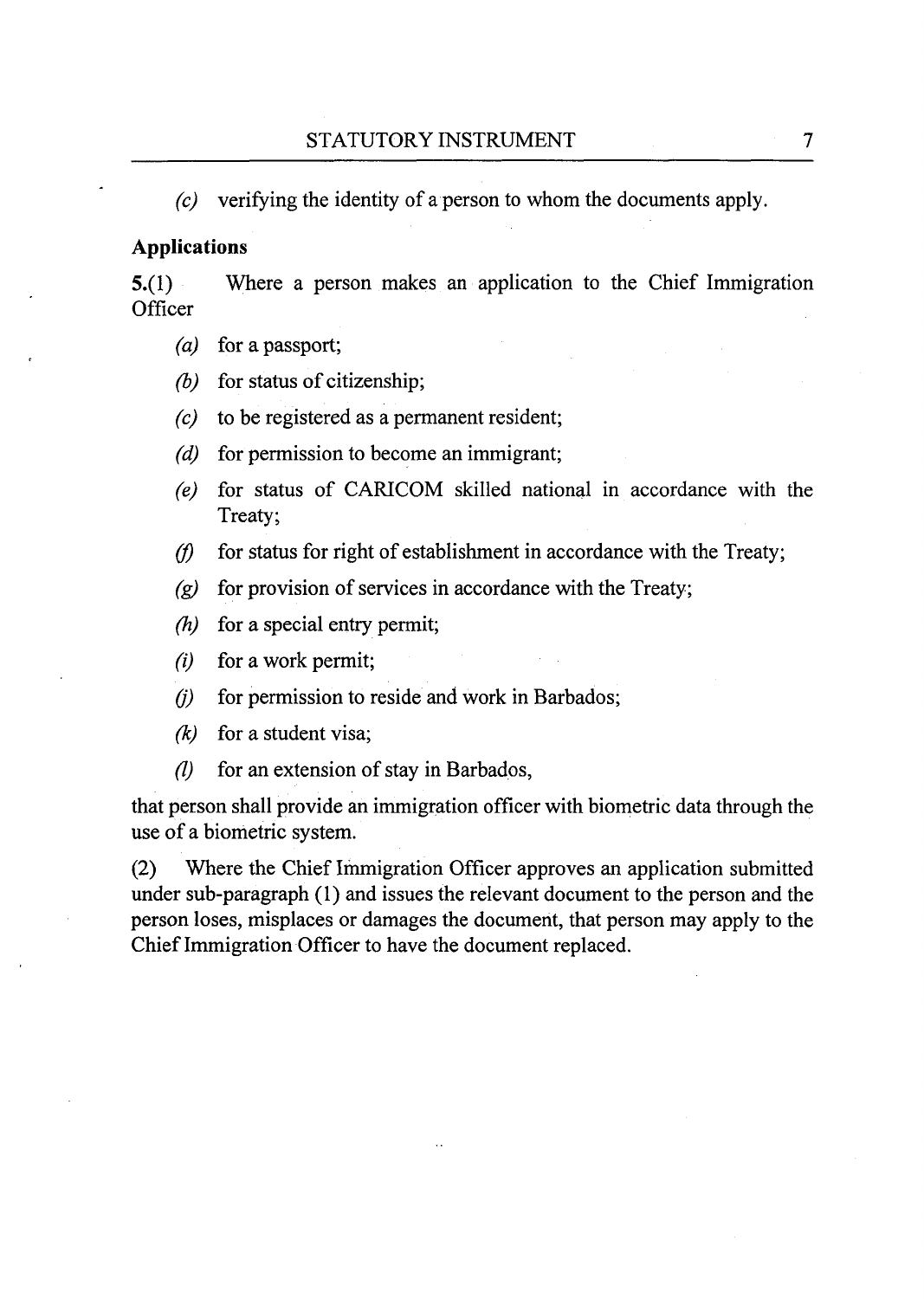8 STATUTORY INSTRUMENT

**(3)** Where a person makes an application in accordance with sub-paragraph (2), that person shall provide an immigration officer with biometric data through the use of a biometric system.

(4) The Chief Immigration Officer shall specify the type of biometric data that a person shall provide.

(5) Notwithstanding paragraph (I), (3) or (4), where a person who makes an application is physically incapable of providing the type of biometric data that the Chief Immigration Officer specifies, the person shall permit the immigration officer to

- *(a)* capture another type of biometric data;
- (b) record the measurement of his height;
- $(c)$  scan a picture identification of the person where the person is 18 years or older;
- (d) scan the identification of the minor where the person is a minor.

*(6)* Where a person fails to comply with paragraph (I), (3) or **(9,** the immigration officer shall not process the application and the Minister may order that the person be removed from Barbados if the person does not have legal status in Barbados.

### **Minors**

 $6-(1)$  Where a minor is at a port, an immigration officer shall scan the travel documents of the minor and record the measurement of the height of the minor.

(2) Notwithstanding regulation 3, a minor shall not be subject to the use of a biometric system at a port without the consent of his parent or guardian.

(3) Notwithstanding regulation 5, where a parent or guardian makes an application to the Chief Immigration Officer on behalf of a minor

*(a)* for a passport;

(b) for status of citizenship;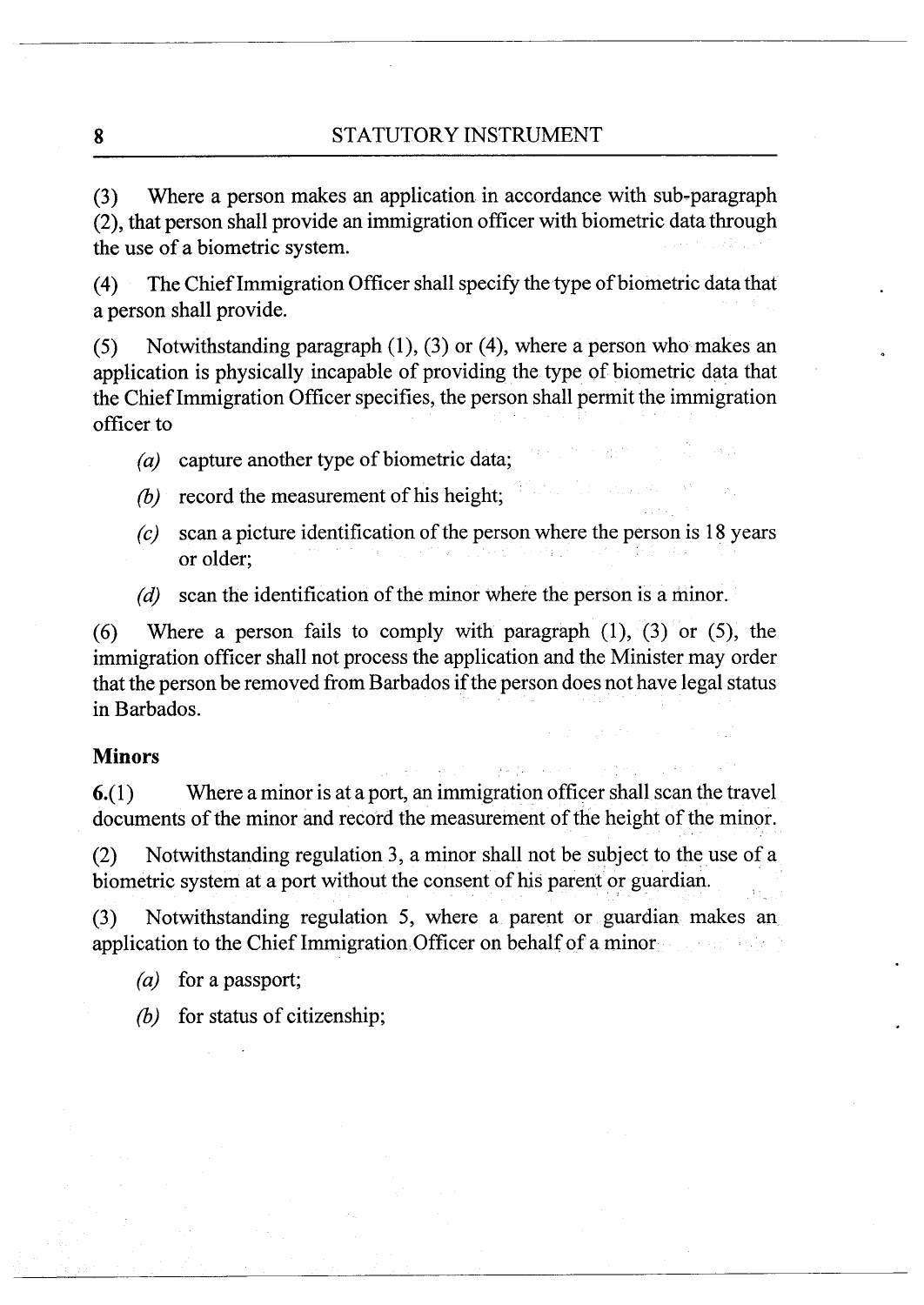- $(c)$  to be registered as a permanent resident;
- $(d)$  for permission to become an immigrant;
- *(e)* for a student visa; or
- $(f)$  for an extension of stay in Barbados,

the biometric system shall not be used on the minor without the consent of the minor's parent or guardian.

(4) Where a parent or guardian does not consent to the use of the biometric system on a minor, the parent or guardian of the minor shall

- *(a)* present to an immigration officer a photograph of the minor in accordance with the specifications of the Chief Immigration Officer and identification of the minor that contains the measurement of the height of the minor and is issued by a jurisdiction; and
- *(b)* permit the immigration officer to scan the identification.

**(5)** Where a parent or guardian does not comply with paragraph (4), the immigration officer shall not process the application.

## PART III

## SECURITY OF BIOMETRIC DATA AND BIOMETRIC SYSTEMS

### **Security measures**

**7.(1)** The Chief Immigration Officer shall establish organisational measures and technical security measures in respect of biometric data and biometric systems.

- *(2)* The measures referred to in paragraph (1) shall be for the protection of
	- *(a)* biometric data from
		- (i) loss;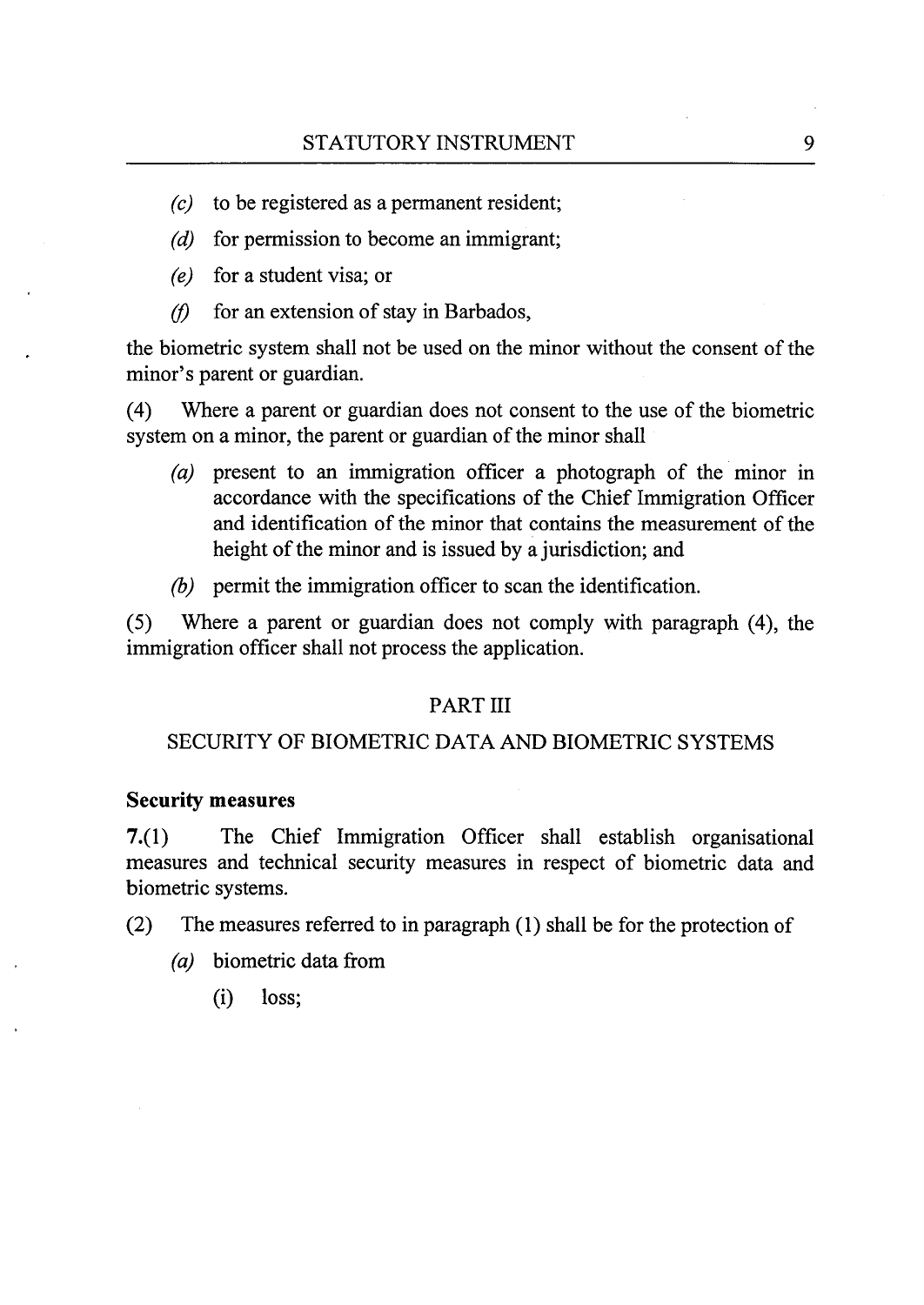- (ii) unauthorised receipt, removal, utilisation, processing, disclosure, destruction, alteration, modification, transferral, access; or
- (iii) other misuse;
- $(b)$  the biometric system from
	- (i) loss;
	- (ii) unauthorised receipt, removal, utilisation, processing, destruction, alteration, modification, access; or
	- (iii) other misuse; and
- (c) the network on which the biometric system operates.

# **Logbooks**

- 8.(1) The Chief Immigration Officer shall establish the following logbooks:
	- *(a)* an officer biometric logbook;
	- (b) a biometric access logbook;
	- (c) a transfer of biometric data logbook; and
	- *(d)* a ports of entry and departure logbook.
- (2) The Chief Immigration Officer shall ensure that
	- *(a)* an officer biometric logbook; and
	- (b) a ports of entry and departure logbook,

are at each port.

(3) The logbooks shall be in a written and an electronic form.

# **Use of biometric data and biometric system by officers**

9.(1) An immigration officer shall not obtain, process or retain biometric data or utilise a biometric system

*(a)* without the authorisation of the Chief Immigration Officer; or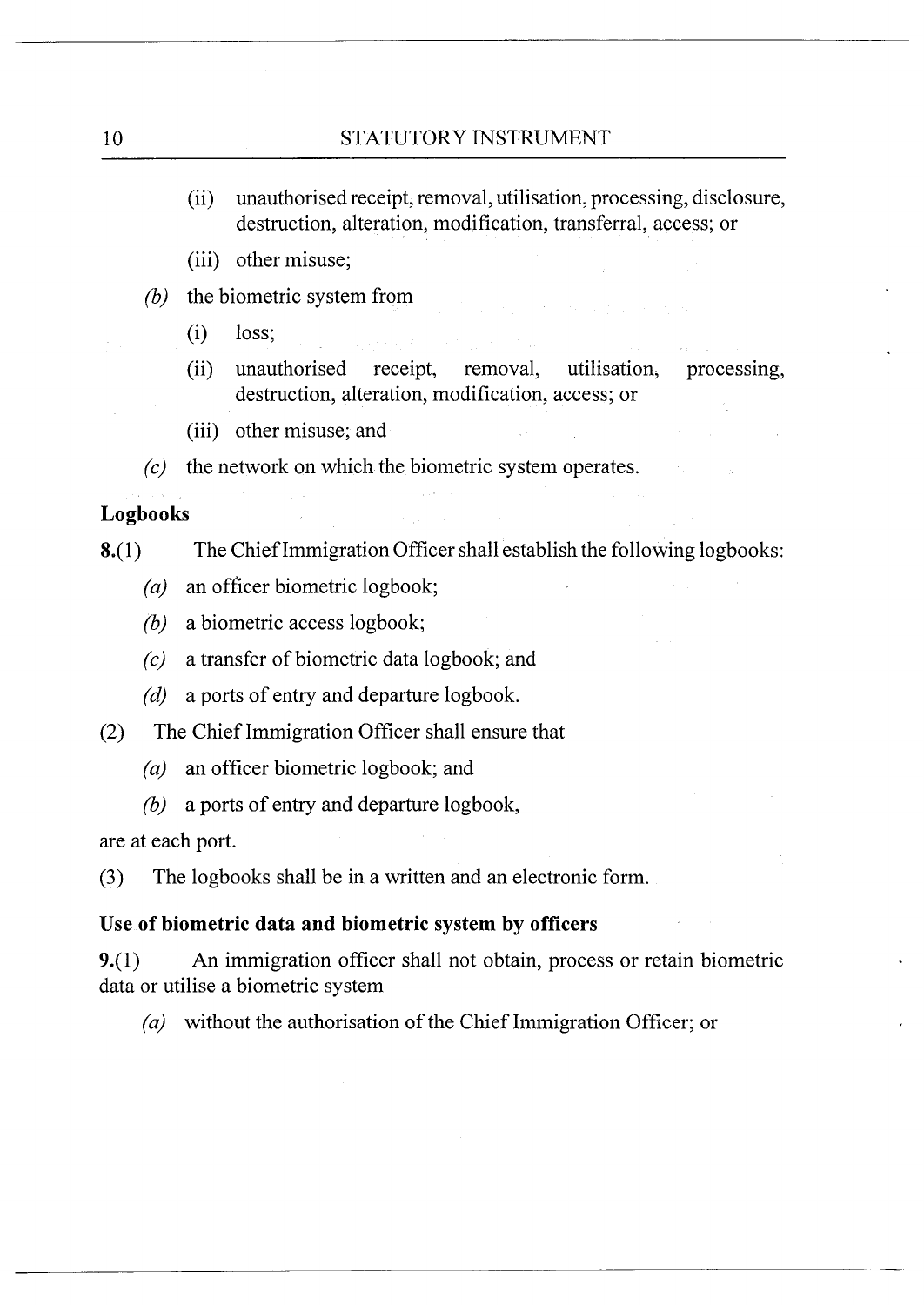(b) for any purpose other than one specified under these Regulations.

(2) Where an immigration officer utilises a biometric system, he shall record his name, the date and time at which he

*(a)* utilises the biometric system; or

*(b)* retains biometric data,

in the officer biometric logbook.

(3) An immigration officer shall ensure that he complies with the organisational measures and technical security measures implemented by the Chief Immigration Officer in respect of biometric data and the biometric system.

(4) The Chief Immigration Officer and every immigration officer who utilises the biometric system shall treat all information in respect of biometric data and the biometric system as confidential.

(5) Where the Chief Immigration Officer or an immigration officer is reassigned to another post in the public service or leaves the public service, he shall continue to treat all information in respect of the biometric data and the biometric system as confidential.

(6) A person who contravenes paragraph (5) is guilty of an offence and is liable on conviction on indictment to a fine of \$25 000 or to imprisonment for 5 years or to both.

# **Use of biometric data or biometric system by persons and agencies**

10.(1) Notwithstanding regulations 12 and 14, a person, a state agency or an agency shall not obtain, utilise, remove, destroy, alter, modify, process, have access to or engage in any other use of biometric data obtained, processed or retained by the Immigration Department without the written authorisation of the Chief Immigration Officer.

(2) Notwithstanding regulations 12 and 14, a person, a state agency or an agency shall not obtain, utilise, remove, destroy, alter, modify, have access to or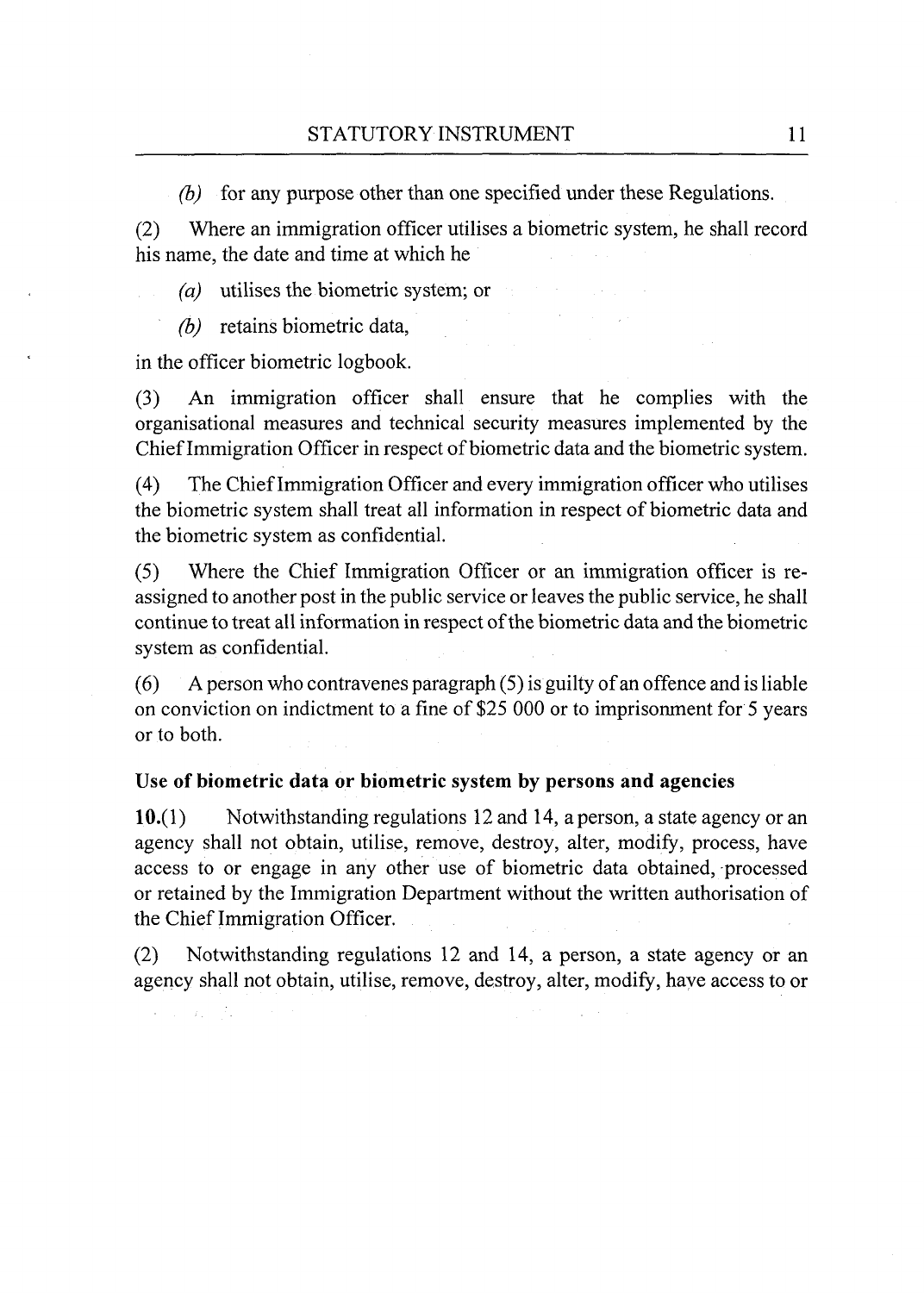engage in any other use of a biometric system without the written authorisation of the Chief Immigration Officer.

- (3) The Chief immigration Officer shall
	- (a) state in the written authorisation the purpose for which the person, state agency or agency is authorised to engage in the use of the biometric data or the biometric system; and
	- (b) retain a copy of the authorisation.
- (4) **A** person, a state agency or an agency shall not
	- (a) lose biometric data or a biometric system; or
	- (b) utilise biometric data or a biometric system other than for the purpose for which authorisation is granted.
- (5) Notwithstanding paragraph  $(4)(a)$ , where a
	- (a) person; or
	- (b) representative acting on behalf of a state agency or an agency,

loses biometric data or a biometric system, it is a defence if the person or representative establishes that he took reasonable measures to ensure that neither the biometric data or the biometric system was lost.

(6) Subject to regulations 12 and 15, a person, a state agency or an agency shall not transfer biometric data obtained, processed or retained by the Immigration Department to any other system for any purpose.

**(7)** A person who contravenes paragraph (I), (2), (4) or (6) is guilty of an offence and is liable on conviction on indictment to a fine of \$25 000 or to imprisonment for 5 years or to both.

# **Record of use of biometric data or biometric system by persons and agencies**

11.(1) Where the Chief Immigration Officer authorises a person, a state agency or an agency to obtain, utilise, remove, destroy, alter, modify, process,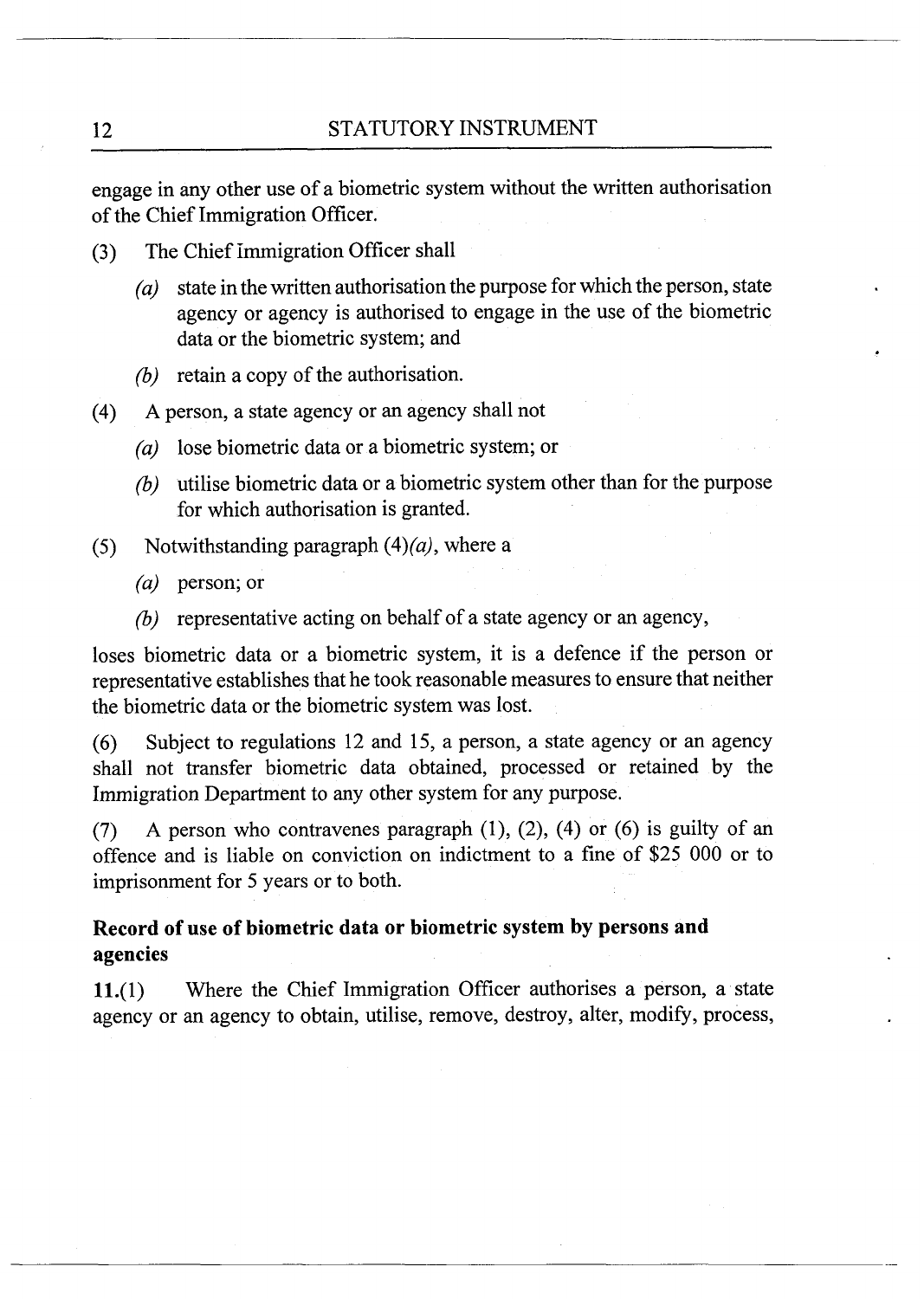have access to or engage in any other use of biometric data obtained, processed or retained by the Immigration Department, the Chief Immigration Officer shall cause there to be a record of the information set out in paragraph (2) in the biometric access logbook.

(2) The record referred to in paragraph (1) shall state the following information:

- *(a)* the name, address and telephone number of the person, state agency or agency;
- (b) where applicable, the name of the representative of the state agency or agency that acts on behalf of the state agency or agency;
- $(c)$  the date and time at which the person, state agency or agency engages in the use of the biometric data;
- $(d)$  the purpose for which the person, state agency or agency engages in the use of the biometric data and a description of that use.

**(3)** Where the Chief Immigration Officer authorises a person, a state agency or an agency to obtain, utilise, remove, destroy, alter, modify, have access to or engage in any other use of a biometric system, the Chief Immigration Officer shall cause there to be a record of the information set out in paragraph (4) in the biometric access logbook.

(4) The record referred to in paragraph (3) shall state the following information:

- *(a)* the name, address and telephone number of the person, state agency or agency;
- (b) where applicable, the name of the representative of the state agency or agency that acts on behalf of the state agency or agency;
- $(c)$  the date and time at which the person, state agency or agency engages in the use of the biometric system;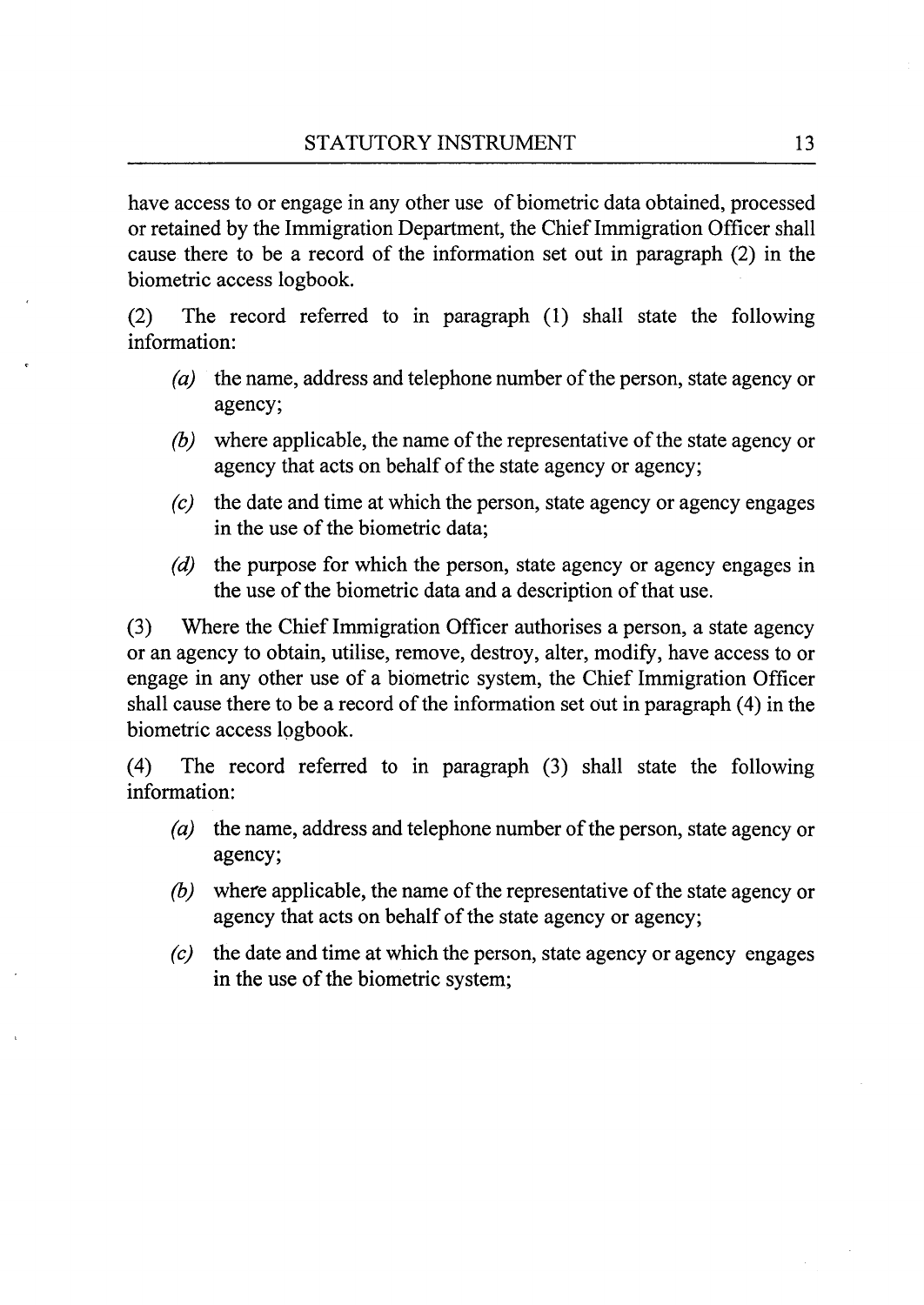*(d)* the purpose for which the person, state agency or agency obtains, utilises, removes, destroys, alters, modifies, processes, has access to or engages in the use of the biometric system and a description of that use.

### **Request to Minister**

- **12.(1)** Where a person, a state agency or an agency desires to
	- *(a)* engage in the use of biometric data or information on biometric data;
	- (b) engage in the use of a biometric system or information on the biometric system;
	- *(c)* disclose information in respect of biometric data or a biometric system;
	- $(d)$  transfer biometric data,

the person, state agency or agency shall, in writing, through the Chief Immigration Officer, submit the relevant request to the Minister and the request shall contain the information set out in paragraph (2).

(2) The request referred to in paragraph (1) shall state the following information:

- *(a)* the name, address and telephone number of the person, state agency or agency making the request;
- (b) the reason for making the request;
- *(c)* the period within which the person, state agency or agency making the request desires the request to be granted;
- $(d)$  whether the person, state agency or agency making the request desires to disclose the information in respect of the biometric data or the biometric system to a third party;
- *(e)* whether the person, state agency or agency making the request desires to transfer the biometric data to a third party.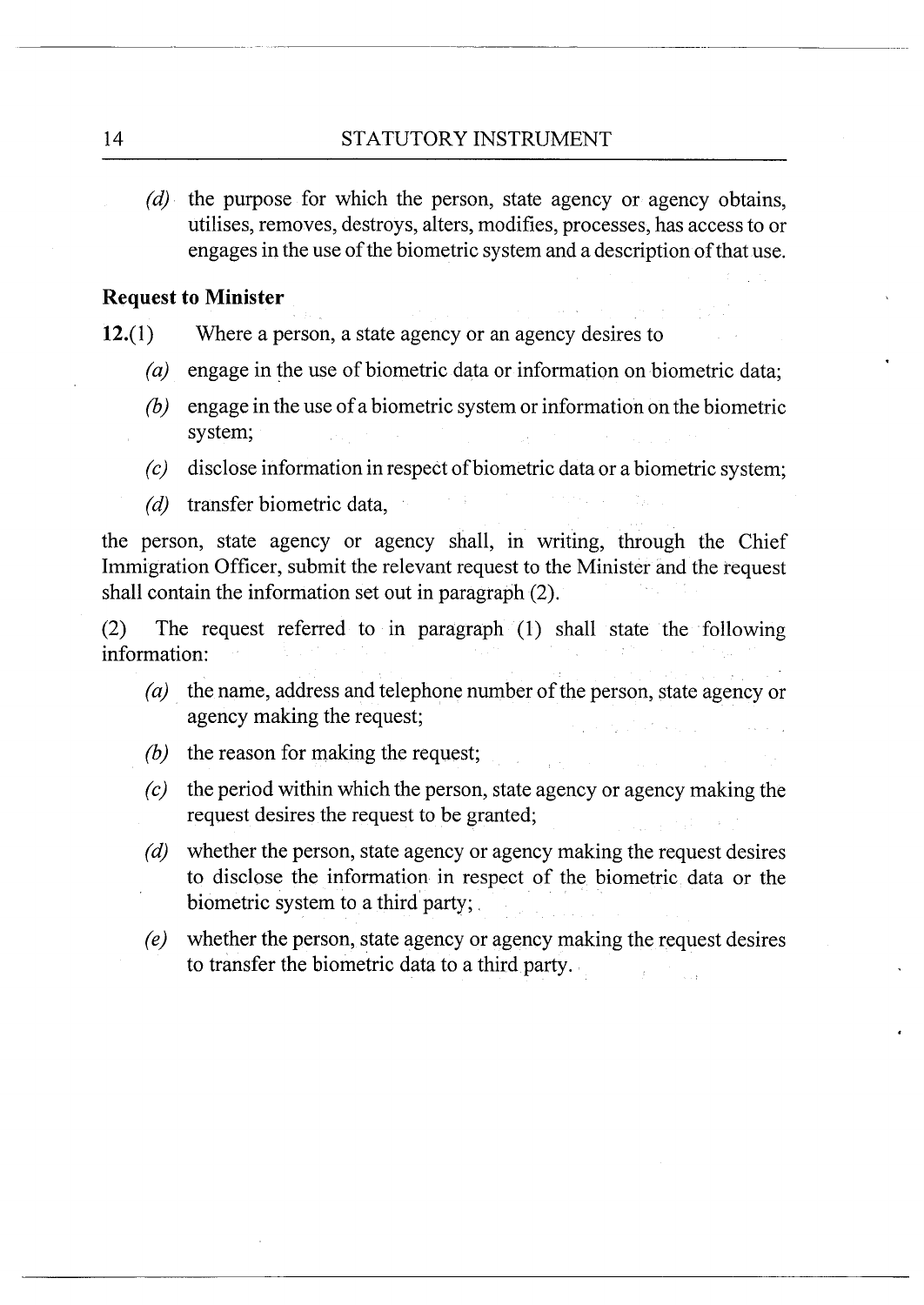(3) Where there is a request for disclosure of information pursuant to paragraph  $(2)(d)$ , the person, state agency or the agency shall state in the request the

*(a)* name, address and telephone number of the third party; and

*(b)* reason for the disclosure.

(4) Where there is a request for the transfer of biometric data pursuant to paragraph  $2(e)$ , the person, state agency or agency shall state in the request the

*(a)* name, address and telephone number of the third party; and

(b) reason for the transfer.

(5) Where the reason for the request relates to an investigation, the person, state agency or agency shall attach to the request the

- (a) nature and details of the investigation; and
- $(b)$  period within which the investigation shall commence or has commenced.

(6) Where the reason for the request relates to a judicial proceeding, the person, state agency or agency shall attach a certificate to the request from the relevant court verifying that the request relates to a judicial proceeding before that court and the certificate shall

*(a)* identify the court before which the judicial proceeding is being heard;

- $(b)$  state the details of the judicial proceeding;
- (c) state the date on which the judicial proceeding commenced;
- (d) indicate the stage of the judicial proceeding; and
- $(e)$  state the identity of the person to whom the judicial proceeding relates or shall relate.

(7) Notwithstanding paragraph (I), (2), **(3)** (4), (5) or (6), the Minister may require the person, state agency or agency making the request to provide additional information in respect of the request.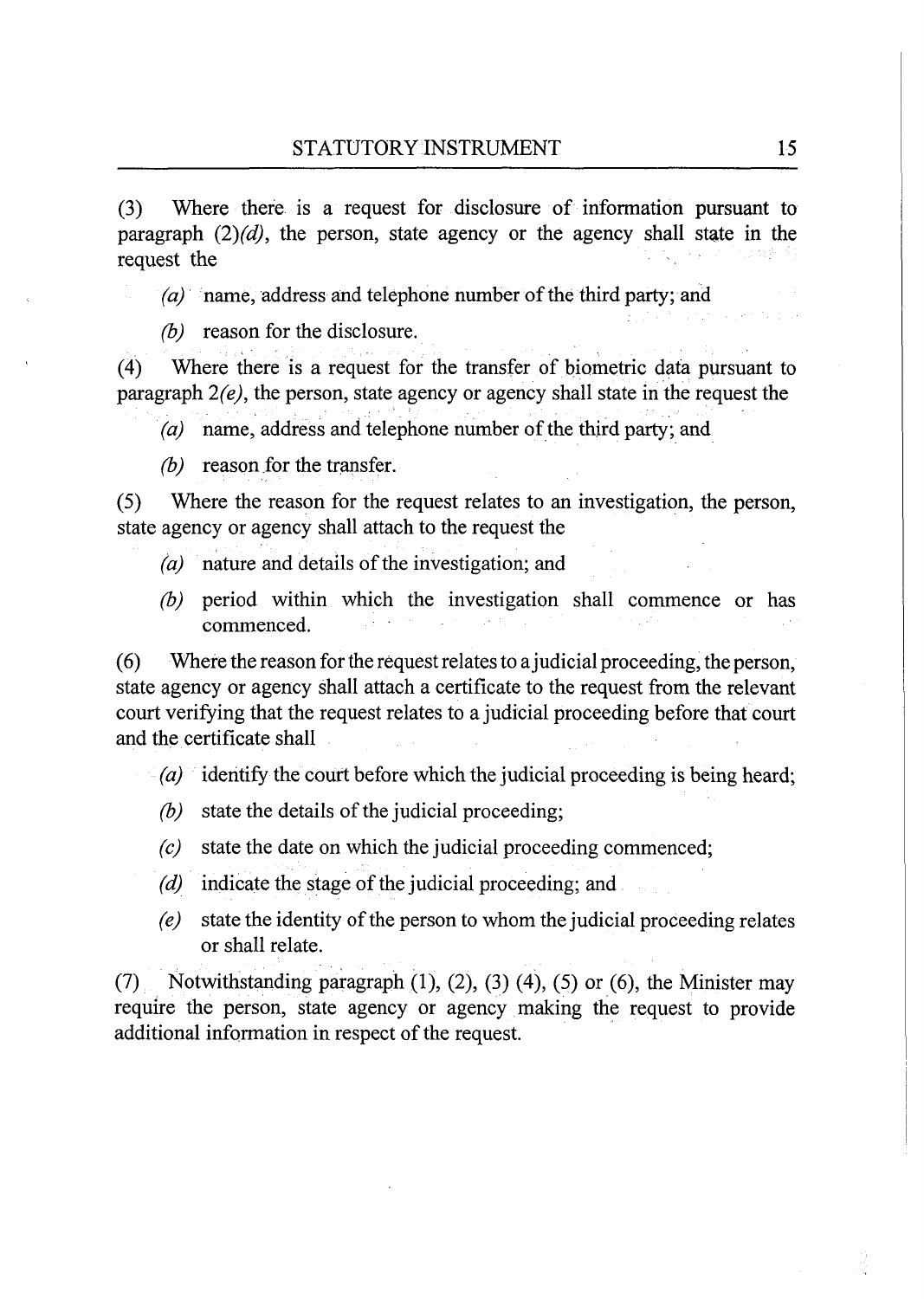**(8)** The Minister shall reply to each request in writing within 30 days.

### **Refusal of request**

**13.** A request submitted to the Minister in accordance with regulation 12 shall be refused where

- *(a)* the granting of the request would be contrary to the provisions of the Constitution of Barbados;
- $(b)$  the Minister reasonably believes that the granting of the request would not be in the interest of
	- (i) national security or any other public policy of Barbados;
	- (ii) diplomatic relations;
- (c) the request cannot be accommodated within relevant legal practices and procedures in Barbados.

## **Disclosure of information to persons and agencies**

14.(1) Before the Chief Immigration Officer authorises the disclosure of information on biometric data or a biometric system to a person, a state agency or an agency, the Chief Immigration Officer shall

- *(a)* be satisfied that the person, state agency or agency has organisational measures and technical security measures to protect the information from
	- (i) loss;
	- (ii) unauthorised receipt; removal, utilisation, processing, disclosure, destruction, alteration, modification, transferral, access; or
	- (iii) other misuse;
- (6) be satisfied that the person, state agency or agency has organisational measures and technical security measures to protect the confidentiality and use of the information;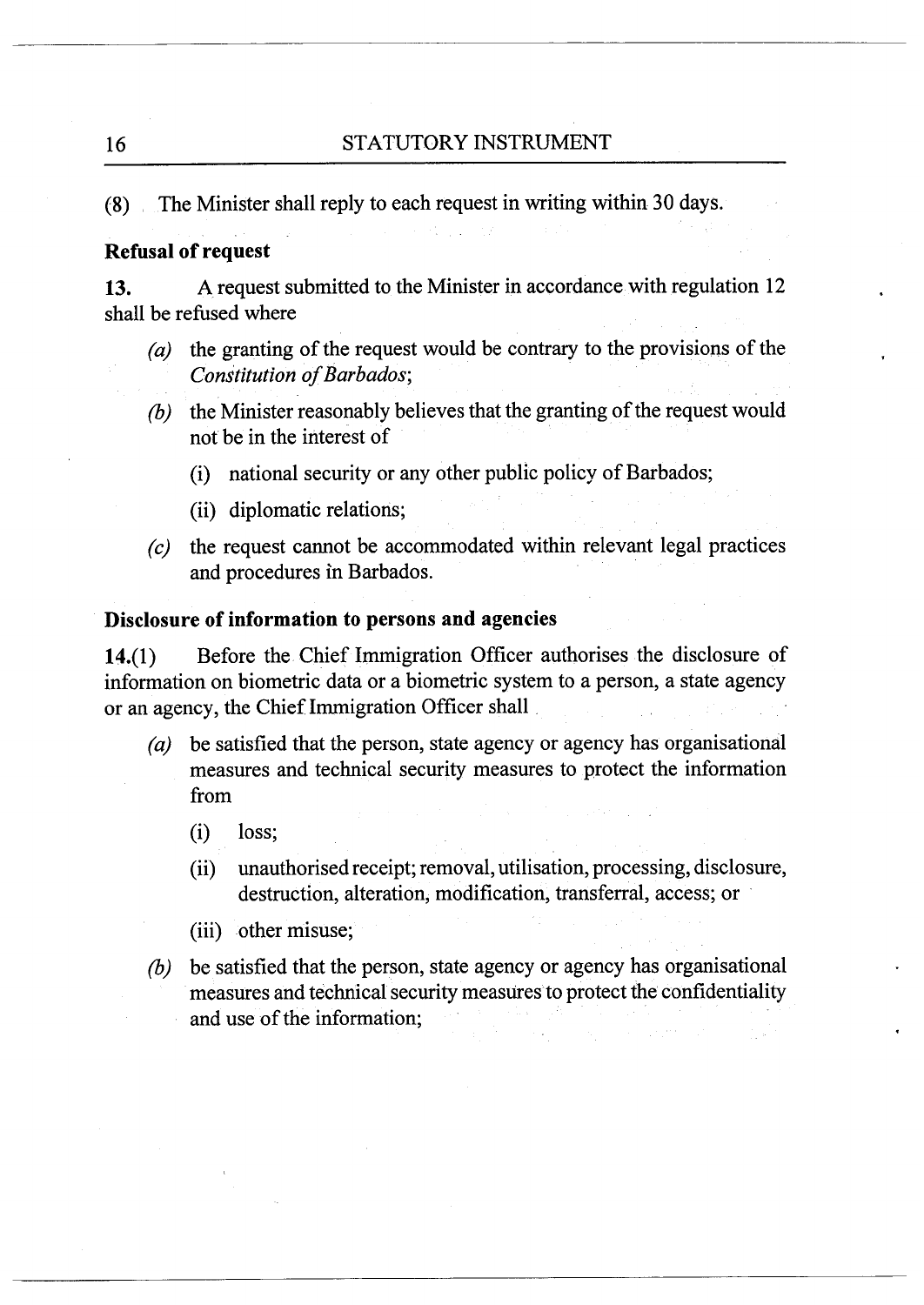- **(c)** where applicable, be satisfied that the jurisdiction of the person or agency has appropriate laws and rules to protect the confidentiality and use of the information; and
- $(d)$  have obtained the written consent of the Minister to disclose the information to the person, state agency or agency.

(2) Before the Chief Immigration Officer authorises a person, a state agency or an agency to disclose information on biometric data or a biometric system to a third party, the Chief Immigration Officer shall

- (a) be satisfied that the third party has organisational measures and technical security measures to protect the information from misuse referred to in clauses (i) to (iii) of paragraph  $(1)(a)$  and to protect the confidentiality of the information;
- $(b)$  where applicable, be satisfied that the jurisdiction of the third party has appropriate laws and rules which protect the confidentiality and use of the information; and
- have obtained the written consent of the Minister in respect of the  $(c)$ disclosure of the information to the third party.

(3) Where the Chief Immigration Officer, pursuant to paragraph (2), authorises a person, a state agency or an agency to disclose information to a third party, the

- (a) person, state agency or agency shall only disclose that information
	- (i) to the third party so named, in writing, by the Chief Immigration Officer; and
	- (ii) in the manner specified, in writing, by the Chief Immigration Officer;
- (b) person, state agency or agency shall, in writing, notify the Chief Immigration Officer of the date and time of the disclosure on the working day after the disclosure is made.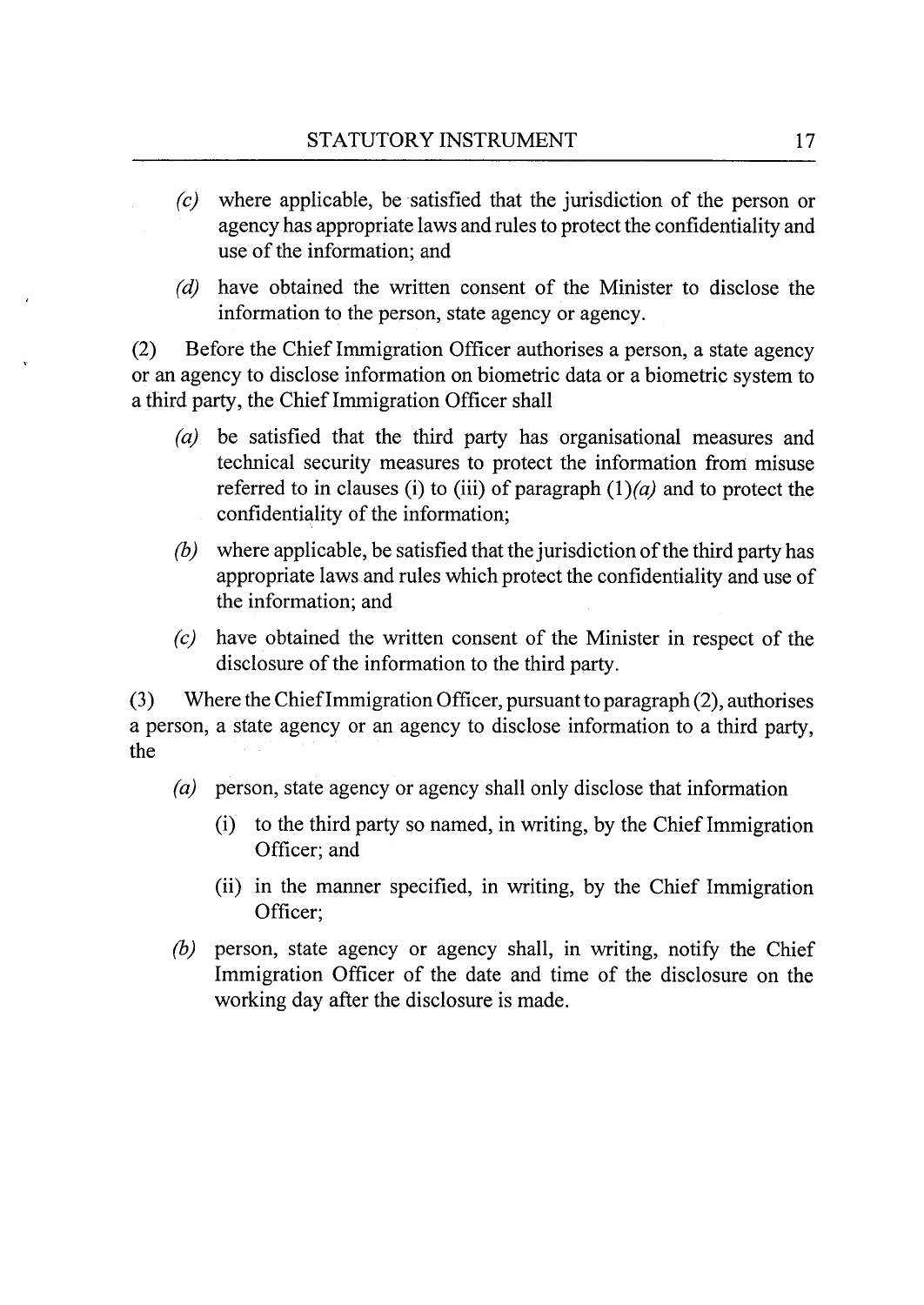(4) A person who contravenes paragraph (3) is guilty of an offence and is liable on conviction on indictment to a fine of \$25 000 or to imprisonment for 5 years or to both.

- *(5)* The Chief Immigration Officer shall
	- (a) retain all notifications received in accordance with paragraph *(3)(b);*  and
	- (b) cause a record of the notifications to be made in the biometric access logbook.

# **Transfer of biornetric data to persons or agencies**

15.(1) Before the Chief Immigration Officer authorises the transfer of biometric data to a person, state agency or agency, the Chief Immigration Officer shall

- be satisfied that the person, state agency or agency has organisational  $(a)$ measures and technical security measures to protect the
	- (i) biometric data from misuse referred to in clauses (i) to (iii) of regulation  $14(1)(a)$ ;
	- (ii) confidentiality and use of the biometric data;
- $(b)$ where applicable, be satisfied that the jurisdiction of the person or agency has appropriate laws and rules to protect the confidentiality and use of the biometric data; and
- have obtained the written consent of the Minister to transfer the  $(c)$ biometric data to the person, state agency or agency.

ali sa

and the company of the company of the company of the company of the company of the company of the company of the company of the company of the company of the company of the company of the company of the company of the comp and the company of the Market and Market and Control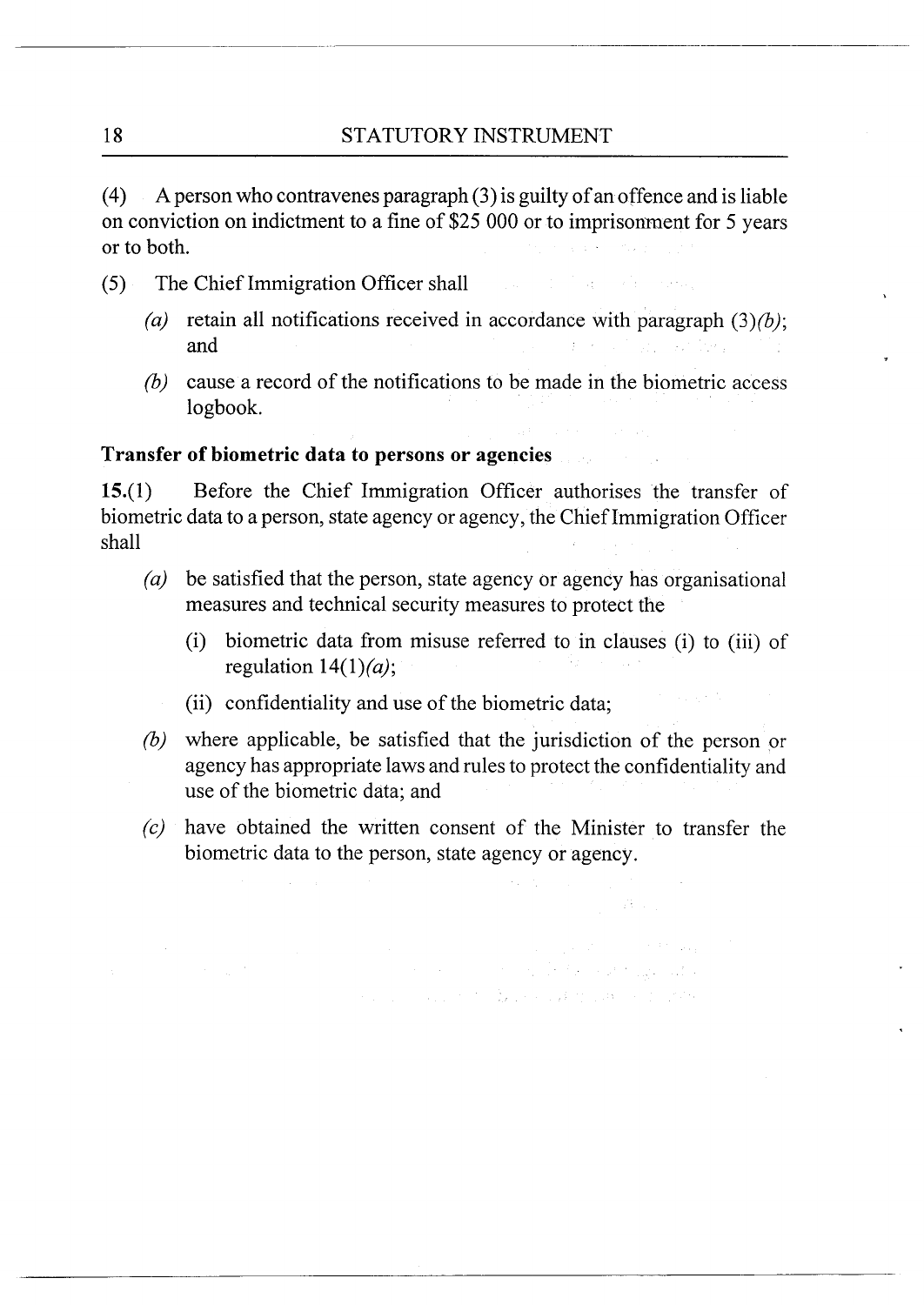$(2)$  Before the Chief Immigration Officer authorises a person, a state agency or an agency to transfer biometric data to a third party outside of Barbados, the Chief Immigration Officer shall

- (a) be satisfied that the third party has organisational measures and technical security measures that protect the biometric data from misuse
- referred to in clauses (i) to (iii) of regulation  $14(1)(a)$ ;
	- (b) where applicable, be satisfied that the jurisdiction of the third party has appropriate laws and rules which protect the confidentiality and use of the biometric data; and
	- (c) have obtained the written consent of the Minister in respect of the transfer of the biometric data to the third party.

(3) Where the Chief Immigration Officer, pursuant to paragraph (2), authorises a person, a state agency or an agency to transfer biometric data to a third party, the

- (a) person, state agency or agency shall only transfer the biometric data.
	- (i) to the third party so named, in writing, by the Chief Immigration Officer; and
	- (ii) in the manner specified, in writing, by the Chief Immigration Officer;
- (b) person, state agency or agency shall, in writing, notify the Chief Immigration Officer of the date and time of the transfer on the working day after the transfer occurs.

(4) A person who contravenes paragraph  $(3)$  is guilty of an offence and is liable. on conviction on indictment to a fine of \$25 000 or to imprisonment for 5 years or to both.

- **(5)** The Chief Immigration Officer shall
	- (a) retain all notifications received in accordance with paragraph *(3)(b);*  and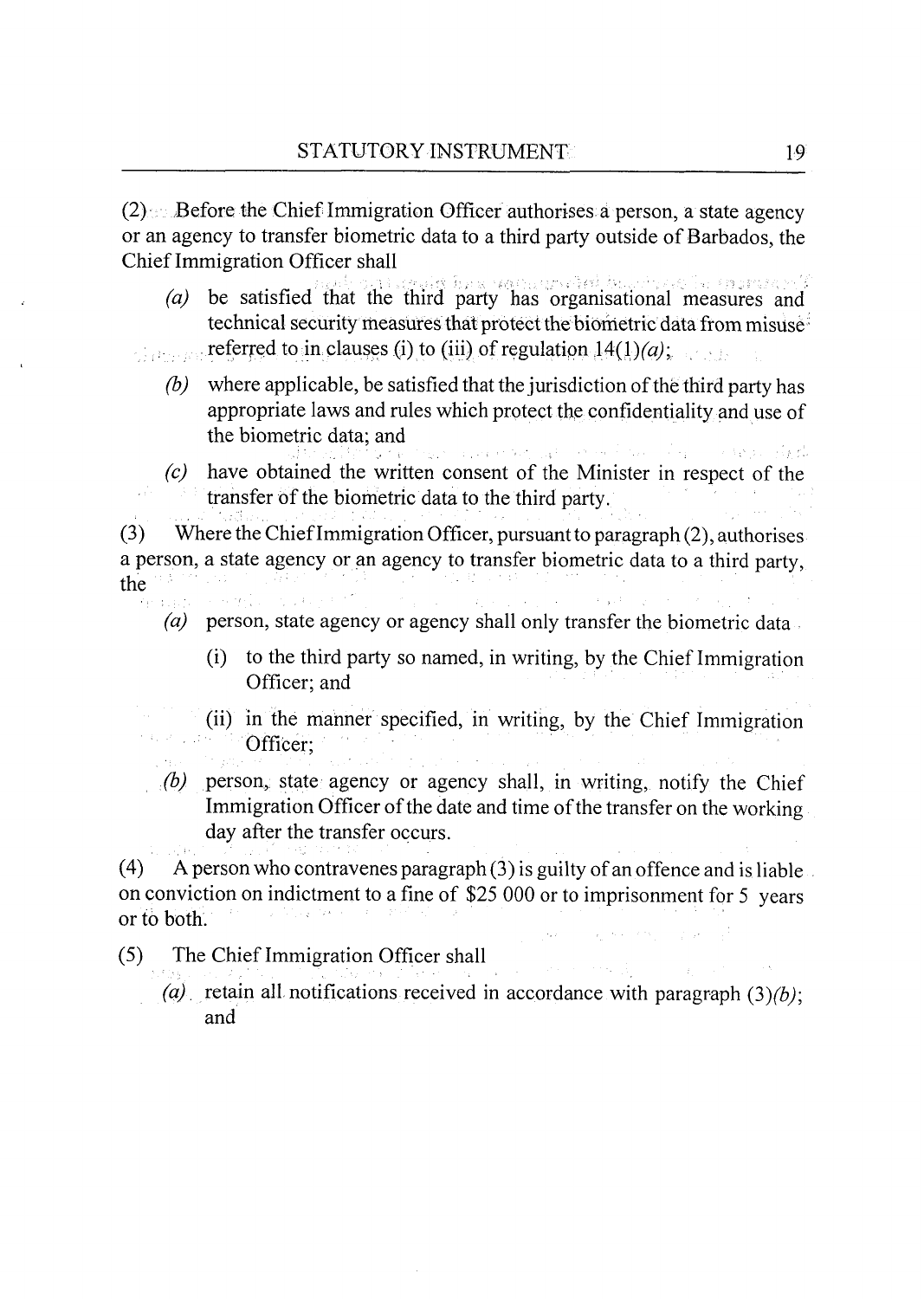(b) cause a record of the notifications to be made in the biometric access logbook.

# **Treatment of disclosed information and biometric data**

 $16.(1)$  A person, a state agency or an agency who receives

- *(a)* disclosed information in respect of biometric data or a biometric system; or
- (b) transferred biometric data,

shall treat the information or the biometric data as confidential.

(2) The person, state agency or agency shall not disclose or transfer the information or biometric data received to any person without authorisation in accordance with this Act.

(3) A person who contravenes paragraph (1) or (2) is guilty of an offence and is liable on conviction on indictment to a fine of \$25 000 or to imprisonment for 5 years or to both.

## **Record of disclosed information**

17.(1) Where the Chief Immigration Officer authorises the disclosure of information in respect of biometric data or a biometric system to a person, a state agency, an agency or a third party, the Chief Immigration Officer shall cause a record of the information set out in paragraph (2) to be placed in the biometric access logbook.

(2) The record referred to in paragraph (1) shall, where applicable, state the following information:

- (a) the name, address and telephone number of the person to whom the information is disclosed;
- (b) the name, address and telephone number of the state agency or agency to which the information is disclosed and the name of the representative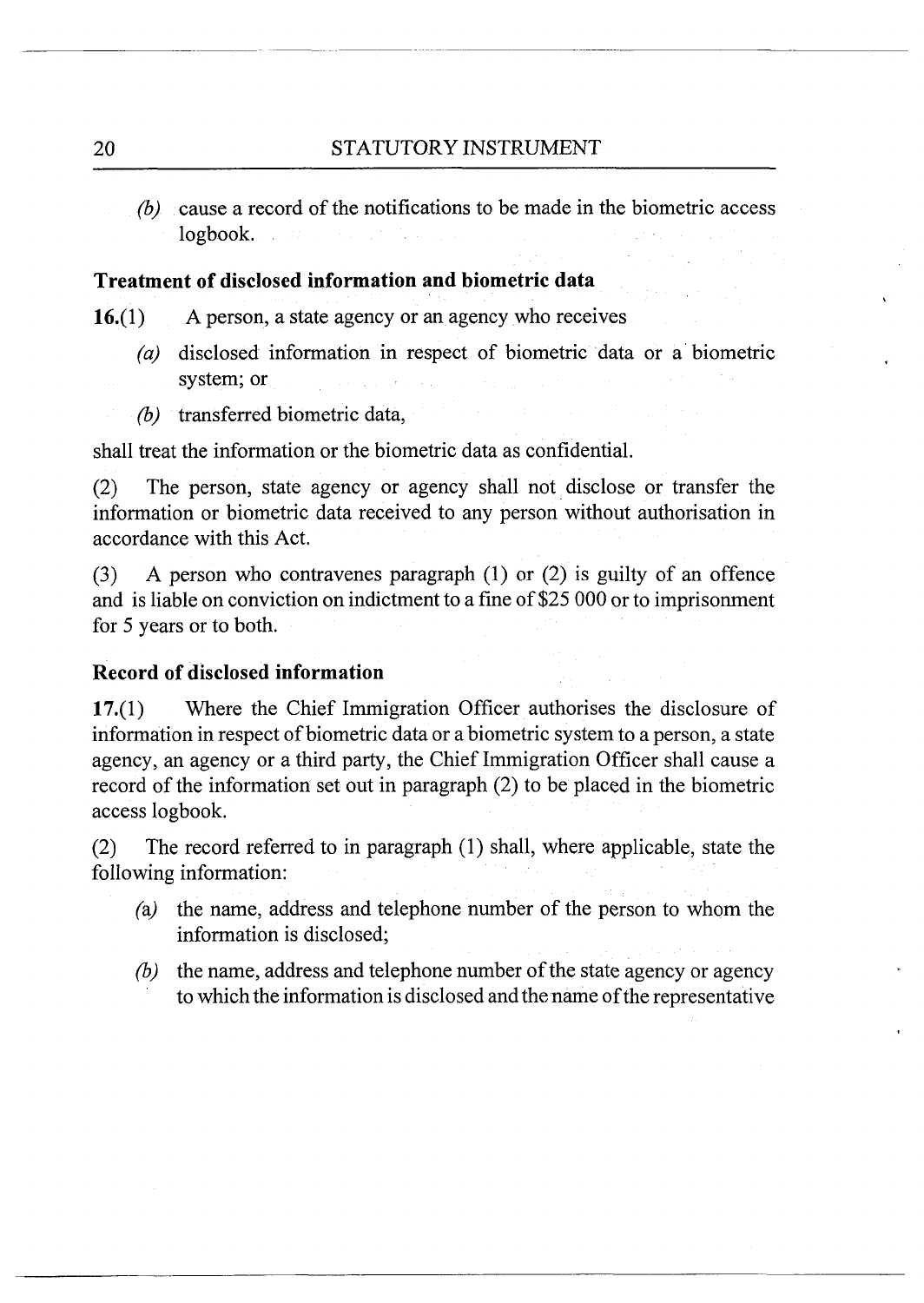that receives the disclosed information on behalf of the state agency or agency;

- $(c)$  the name, address and telephone number of the third party to whom the information is disclosed;
- $(d)$  the disclosed information;
- *(e)* the reason for the disclosure of the information;
- $(f)$ the manner in which the person, state agency, agency or third party shall store the disclosed information;
- *(g)* the date and time the information is disclosed to the person, state agency, agency or third party;
- (h) the name of the person, state agency or agency who discloses the information to a third party;
- $(i)$  the name of the immigration officer who discloses the information.

# **Record of transferred biometric data**

**18.(1)** Where the Chief Immigration Officer authorises the transfer of biometric data to a person, a state agency, an agency or a third party, he shall cause a record of the inforination set out in paragraph (2) to be kept in the transfer of biometric data logbook.

(2) The record referred to in paragraph (1) shall, where applicable, state the following information:

- *(a)* the name, address and telephone number of the person to whom biometric data is transferred;
- *(b)* the name, address and telephone number of the state agency or agency to which the biometric data is transferred and the name of the representative that receives the biometric data on behalf of the state agency or agency;